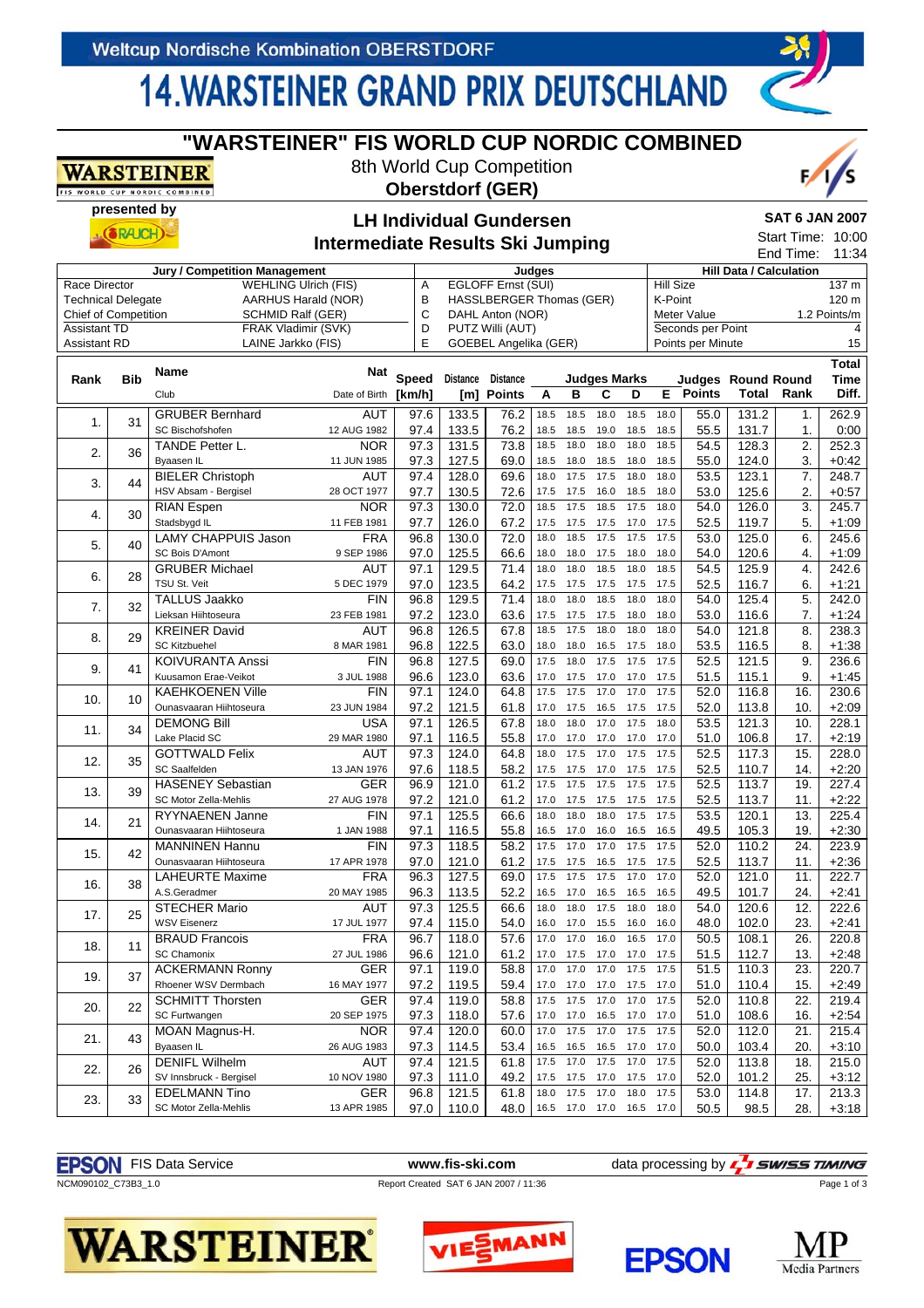# **14. WARSTEINER GRAND PRIX DEUTSCHLAND**

## **"WARSTEINER" FIS WORLD CUP NORDIC COMBINED**

8th World Cup Competition



ORLD CUP NORDIC COMBINED **presented by**

**WARSTEINER** 

## **Oberstdorf (GER) LH Individual Gundersen**

#### **SAT 6 JAN 2007**

 $Q$ 

#### $\overline{0}$  $\overline{A}$  $\mathbf{S}$  start Time:

|      | $\bullet$ $\bullet$ $\bullet$ |                                                   | <b>Intermediate Results Ski Jumping</b> |                        |                        |                                  |              |                   |                          |              |              |               | Start Time:<br>End Time:           |            | 10:0<br>11:3                         |
|------|-------------------------------|---------------------------------------------------|-----------------------------------------|------------------------|------------------------|----------------------------------|--------------|-------------------|--------------------------|--------------|--------------|---------------|------------------------------------|------------|--------------------------------------|
| Rank | <b>Bib</b>                    | <b>Name</b><br>Club                               | Nat<br>Date of Birth                    | <b>Speed</b><br>[km/h] | <b>Distance</b><br>[m] | <b>Distance</b><br><b>Points</b> | A            | в                 | <b>Judges Marks</b><br>C | D            | E.           | <b>Points</b> | <b>Judges Round Round</b><br>Total | Rank       | <b>Total</b><br><b>Time</b><br>Diff. |
| 24.  | 27                            | <b>KLEMETSEN Havard</b><br>Kautokeino IL          | <b>NOR</b><br>5 JAN 1979                | 97.5<br>97.4           | 121.0<br>112.5         | 61.2<br>51.0                     | 17.0<br>16.0 | 17.0<br>17.0      | 17.0<br>16.5             | 17.0<br>16.5 | 17.0<br>16.5 | 51.0<br>49.5  | 112.2<br>100.5                     | 20.<br>26. | 212.7<br>$+3:21$                     |
| 25.  | 20                            | <b>HETTICH Georg</b><br>ST Schonach-Rohrhardsberg | <b>GER</b><br>12 OCT 1978               | 97.0<br>96.9           | 114.0<br>116.0         | 52.8<br>55.2                     | 17.0<br>17.0 | 17.0<br>17.0      | 17.0<br>17.0             | 17.0<br>16.5 | 17.0<br>17.0 | 51.0<br>51.0  | 103.8<br>106.2                     | 29.<br>18. | 210.0<br>$+3:32$                     |
| 26.  | $\mathfrak{p}$                | <b>SLAVIK Tomas</b><br><b>ASS Dukla Liberec</b>   | <b>CZE</b><br>29 APR 1981               | 97.2<br>96.9           | 126.5<br>105.5         | 67.8<br>42.6                     | 17.5<br>15.5 | 17.5<br>16.5      | 17.0<br>15.5             | 17.0<br>16.0 | 17.0<br>16.5 | 51.5<br>48.0  | 119.3<br>90.6                      | 14.<br>33. | 209.9<br>$+3:32$                     |
| 27.  |                               | <b>TEPEL Steffen</b><br><b>SK Winterberg</b>      | <b>GER</b><br>13 JUL 1985               | 97.5<br>97.0           | 119.0<br>112.0         | 58.8<br>50.4                     | 17.0<br>16.5 | 16.5<br>17.0      | 16.0<br>16.5             | 17.0<br>16.5 | 17.5<br>17.0 | 50.5<br>50.0  | 109.3<br>100.4                     | 25.<br>27. | 209.7<br>$+3:33$                     |
| 28.  | 19                            | <b>MARKENGBAKKEN Iver</b><br>Oestre Toten SL      | <b>NOR</b><br>16 FEB 1982               | 97.1<br>96.9           | 112.5<br>114.5         | 51.0<br>53.4                     | 17.0<br>16.5 | 17.0<br>17.0      | 17.0<br>17.0             | 16.5<br>16.5 | 16.5<br>16.5 | 50.5<br>50.0  | 101.5<br>103.4                     | 31.<br>20. | 204.9<br>$+3:52$                     |
| 29.  | 12                            | SCHMID Jan<br>Sjetne IL                           | <b>NOR</b><br>24 NOV 1983               | 97.5<br>97.2           | 112.5<br>113.5         | 51.0<br>52.2                     | 16.5<br>16.5 | 16.5<br>17.0      | 16.5<br>17.0             | 16.5<br>17.0 | 17.0<br>16.5 | 49.5<br>50.5  | 100.5<br>102.7                     | 33.<br>22. | 203.2<br>$+3:59$                     |
| 30.  | 18                            | <b>RIEDER Ivan</b><br><b>SC Kandersteg</b>        | SUI<br>3 DEC 1976                       | 97.5<br>97.2           | 114.5<br>108.5         | 53.4<br>46.2                     | 17.0<br>16.0 | 17.0<br>16.5      | 17.0<br>16.5             | 16.5<br>16.5 | 16.5<br>17.0 | 50.5<br>49.5  | 103.9<br>95.7                      | 28.<br>29. | 199.6<br>$+4:13$                     |
| 31.  | $\mathsf{R}$                  | <b>BJOERN Jan Christian</b><br>Hamar SK           | <b>NOR</b><br>22 AUG 1984               | 97.0<br>96.7           | 116.0<br>106.5         | 55.2<br>43.8                     | 16.5<br>16.5 | 16.5<br>16.5      | 15.5<br>16.5             | 16.0<br>16.5 | 17.0<br>17.0 | 49.0<br>49.5  | 104.2<br>93.3                      | 27.<br>30. | 197.5<br>$+4:22$                     |
| 32.  | 6                             | STROBL Jochen<br>G.S. Fiamme Gialle               | <b>ITA</b><br>24 FEB 1979               | 96.5<br>96.3           | 114.0<br>108.5         | 52.8<br>46.2                     | 17.0<br>15.0 | 16.5<br>16.5      | 16.0<br>14.5             | 16.5<br>15.0 | 17.0<br>15.5 | 50.0<br>45.5  | 102.8<br>91.7                      | 30.<br>32. | 194.5<br>$+4:34$                     |
| 33.  |                               | <b>CHURAVY Pavel</b><br><b>ASS Dukla Liberec</b>  | <b>CZE</b><br>22 APR 1977               | 96.7<br>95.8           | 114.0<br>106.5         | 52.8<br>43.8                     | 16.5<br>16.0 | 16.0<br>16.0      | 15.5<br>16.0             | 16.0<br>16.0 | 17.0<br>16.5 | 48.5<br>48.0  | 101.3<br>91.8                      | 32.<br>31. | 193.1<br>$+4:39$                     |
| 34.  | q                             | <b>CAMEROTA Brett</b><br><b>NSF Park City</b>     | <b>USA</b><br>9 JAN 1985                | 96.5<br>96.1           | 112.5<br>105.5         | 51.0<br>42.6                     | 16.5<br>16.0 | 16.5<br>16.5      | 15.0<br>16.0             | 16.5<br>16.0 | 16.0<br>16.0 | 49.0<br>48.0  | 100.0<br>90.6                      | 34.<br>33. | 190.6<br>$+4:49$                     |
| 35.  | 3                             | <b>HURSCHLER Seppi</b><br>SC Bannalp              | SUI<br>23 JUN 1983                      | 96.8<br>96.3           | 110.5<br>101.0         | 48.6<br>37.2                     | 16.5<br>16.0 | 16.5<br>15.5 15.5 | 16.0                     | 16.5<br>16.0 | 16.5<br>16.5 | 49.5<br>47.5  | 98.1<br>84.7                       | 35.<br>35. | 182.8<br>$+5:20$                     |

### **not qualified for 2nd Round**

| 36. | 24 | <b>KLAPFER Lukas</b>    | <b>AUT</b>  | 96.4 | 109.0 | 46.8 | 17.0 | 16.5 | 16.0 | 16.5 | 16.5 | 49.5 | 96.3 | 36. | 96.3 |
|-----|----|-------------------------|-------------|------|-------|------|------|------|------|------|------|------|------|-----|------|
|     |    | <b>WSV Eisenerz</b>     | 25 DEC 1985 |      |       |      |      |      |      |      |      |      |      |     |      |
| 36. | 14 | <b>HOEHLIG Marcel</b>   | <b>GER</b>  | 96.9 | 109.0 | 46.8 | 17.0 | 16.5 | 16.5 | 16.5 | 16.5 | 49.5 | 96.3 | 36. | 96.3 |
|     |    | WSV Oberhof 05          | 14 APR 1979 |      |       |      |      |      |      |      |      |      |      |     |      |
| 38. | 13 | <b>BEETZ Christian</b>  | <b>GER</b>  | 96.5 | 109.0 | 46.8 | 16.5 | 16.5 | 15.0 | 16.5 | 16.0 | 49.0 | 95.8 | 38. | 95.8 |
|     |    | SV Biberau              | 23 JAN 1984 |      |       |      |      |      |      |      |      |      |      |     |      |
| 39. | 15 | <b>HEER Ronny</b>       | SUI         | 97.0 | 107.5 | 45.0 | 17.0 | 16.5 | 16.5 | 16.5 | 17.0 | 50.0 | 95.0 | 39. | 95.0 |
|     |    | <b>SC Horw</b>          | 9 JAN 1981  |      |       |      |      |      |      |      |      |      |      |     |      |
| 40. | 23 | <b>BAL Nicolas</b>      | <b>FRA</b>  | 96.8 | 108.5 | 46.2 | 16.5 | 15.5 | 15.5 | 16.0 | 16.5 | 48.0 | 94.2 | 40. | 94.2 |
|     |    | <b>Douanes Autrans</b>  | 2 JUN 1978  |      |       |      |      |      |      |      |      |      |      |     |      |
| 41. | 4  | <b>MUNARI Daniele</b>   | <b>ITA</b>  | 97.5 | 108.0 | 45.6 | 16.0 | 16.5 | 16.0 | 16.0 | 16.5 | 48.5 | 94.1 | 41. | 94.1 |
|     |    | G.S. Fiamme Gialle      | 16 JUN 1983 |      |       |      |      |      |      |      |      |      |      |     |      |
| 42. |    | <b>THOMPSON Max</b>     | <b>CAN</b>  | 96.8 | 108.0 | 45.6 | 16.0 | 16.0 | 16.0 | 16.0 | 16.5 | 48.0 | 93.6 | 42. | 93.6 |
|     |    | <b>LKS Poroniec</b>     | 24 AUG 1984 |      |       |      |      |      |      |      |      |      |      |     |      |
| 43. | 16 | SPILLANE Johnny         | <b>USA</b>  | 97.0 | 109.0 | 46.8 | 14.5 | 15.5 | 14.0 | 15.0 | 15.5 | 45.0 | 91.8 | 43. | 91.8 |
|     |    | Steamboat Winter SpC    | 24 NOV 1980 |      |       |      |      |      |      |      |      |      |      |     |      |
| 44. | 17 | <b>MARTINEZ Mathieu</b> | <b>FRA</b>  | 97.2 | 101.5 | 37.8 | 15.0 | 15.5 | 14.0 | 14.5 | 14.5 | 44.0 | 81.8 | 44. | 81.8 |
|     |    | <b>GSN Geradmer</b>     | 26 MAY 1982 |      |       |      |      |      |      |      |      |      |      |     |      |